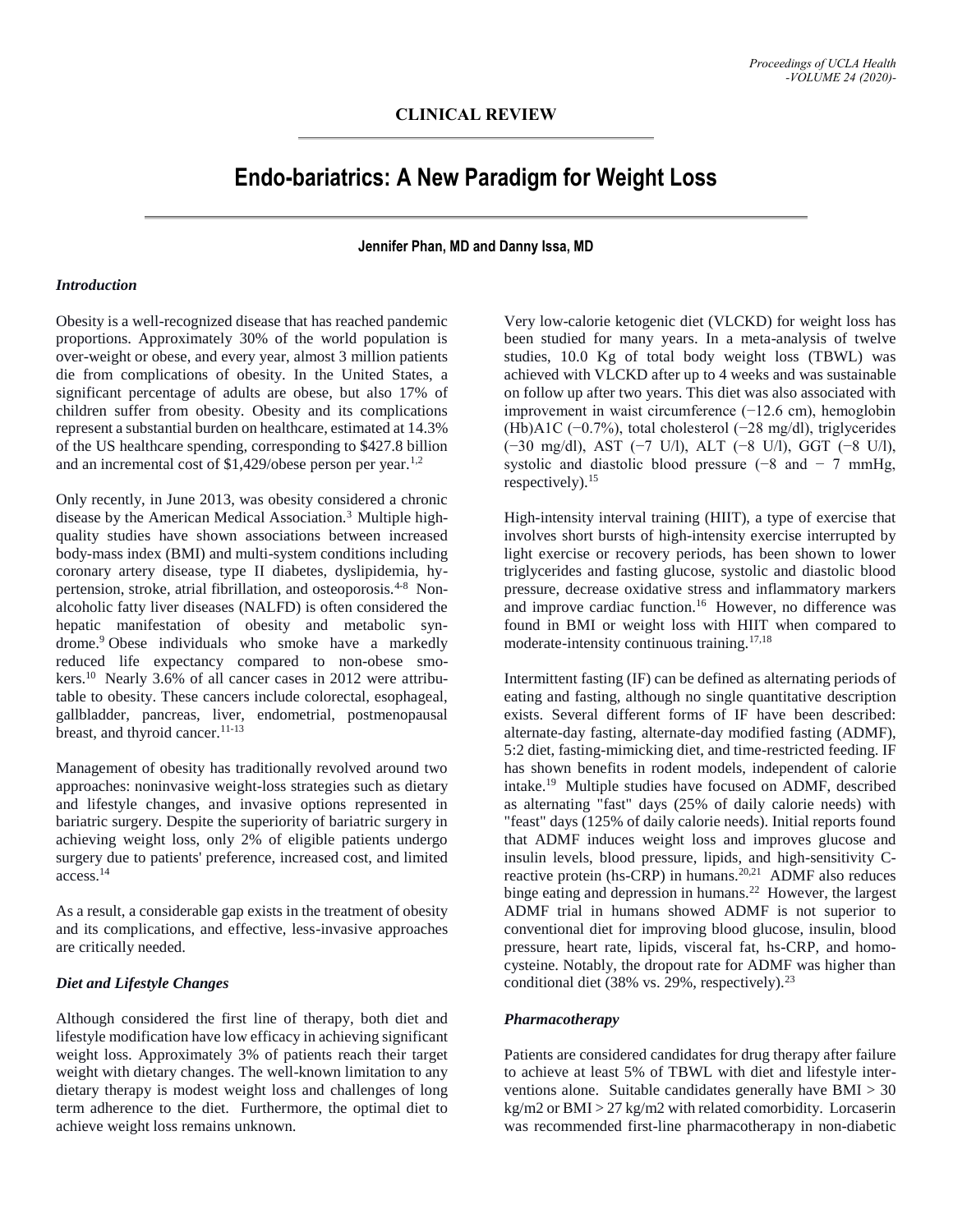patients by some experts. It reduces appetite as a selective serotonin 2C receptor agonist.<sup>24</sup> The drug was initially approved by the US Food and Drugs Administration (FDA) in 2012, but was recently voluntarily withdrawn from the market due to concerns about long term adverse effects. Adverse effects (AEs) include headache, nausea, upper respiratory tract infection, pharyngitis, and dizziness. Caution should be taken with type 2 diabetes due to risks of hypoglycemia.<sup>25</sup>

Phentermine is a noradrenergic, sympathomimetic amine that decreases appetite through its central nervous system (CNS) effects and the stimulation of the hypothalamus. It is one of the most commonly prescribed and least expensive drug therapies for weight loss.<sup>26</sup> Common AEs include tachycardia, hypertension, tremor, overstimulation of CNS, dry mouth, and constipation. A combination of extended-release topiramate and phentermine was approved by the FDA in 2012 for weight loss.<sup>27,28</sup> Phentermine-topiramate can lead to 8-10% TBWL.<sup>29</sup> However, this drug combination should be avoided in patients with hypertension or coronary artery disease and is contraindicated in pregnancy.

Liraglutide is preferred in patients with type 2 diabetes. It is a chemically modified glucagon-like peptide-1 (GLP-1) agonist, stimulates insulin release from pancreatic islets,<sup>30</sup> and inhibits gastric emptying and reduces appetite through action on central satiety centers. $31$  When used at a higher dose (3mg daily injections) than usual doses in diabetes (1.8mg injection maximum daily dose), liraglutide was associated with a weight reduction of  $2-4$  kg compared to placebo.<sup>32,33</sup> Saxenda is the trade name for the higher dose of liraglutide prescribed for weight loss. Liraglutide causes thyroid C-cell tumors in both rats and mice of both genders. No evidence of these tumors was found in human studies, and liraglutide is contraindicated in patients with a personal or family history of medullary thyroid carcinoma or multiple endocrine neoplasia syndrome types 2.32,34,35

Bupropion-Naltrexone combination can be considered in obese smokers. Although the exact mechanism of action for weight loss is unclear, the combination is thought to work in the hypothalamus to promote satiety and inhibit the "reward system" that various food induce.<sup>36,37</sup> Bupropion-Naltrexone leads to approximately 5% TBWL at 56 weeks.<sup>38</sup> After initial rejection by the FDA in 2011 for concerns of cardiovascular AEs,<sup>39</sup> the combination drug was approved in 2014 following additional clinical trials addressing its safety.<sup>40</sup>

Orlistat is one of the earliest pharmacotherapies approved for weight loss (FDA approval in 1999 for obesity management).<sup>41,42</sup> It works by inhibiting gastrointestinal lipase and reducing dietary fat absorption by approximately 30%. Compared to placebo, orlistat results in 3 kg average additional weight loss when combined with behavioral interventions, according to a meta-analysis of 12 trials.<sup>43</sup> Use is limited by side effects. Approximately 15-30% of patients taking orlistat experience abdominal cramps, flatus, and fecal incontinence.<sup>44</sup> Low levels of fat-soluble vitamins, especially vitamin

D, are common with Orlistat use. Acute kidney injury secondary to oxalate has been reported, although the incidence is rare.<sup>45</sup>

In general, the efficacy of the current pharmacotherapy is limited to 5-10% TBWL in the majority of responding patients. It is important to recognize that individual responses to drugs vary widely. Weight regain is expected after medication discontinuation. Therefore, medications are usually used as an adjunct to lifestyle changes and sometimes adjunct to surgery or endoscopic interventions.

# *Endoscopic Interventions for Weight Loss*

There are three main types of bariatric surgeries currently performed for weight loss. Roux-en Y gastric bypass (RYGB) is the most effective surgery, usually leading to 45%-55% TBWL. Laparoscopic sleeve gastrectomy (LSG) has been gaining more popularity over the last decade and has recently emerged as the most commonly performed bariatric surgery. It leads to approximately 25% TBWL. The adjustable gastric band is now less commonly used.

However, all current bariatric surgeries present multiple challenges. The post-surgical morbidity rate can be high at 3- 20%. Mortality rates are approximately 0.1-0.5%. The need for re-operation is around 8%, and 15% of patients become malnourished. Additionally, 25% of patients regain weight following initial weight loss.<sup>35</sup>

In a survey of 284 patients with a BMI >40 or a BMI >35 with obesity-related comorbidity, only 2% of eligible patients undergo surgery. Further questioning showed that half of the patients expressed a fear of operation, and 32% had a fear of dying.<sup>36</sup>

Therefore, endoscopic bariatric (endobariatric) treatment is an attractive option. This approach is minimally invasive, scarless, can be performed in an outpatient procedure room, and is likely to be less costly than surgery. It is almost always reverseble and repeatable. Most importantly, this approach may fill a large unmet need in the management of obesity. (Figure 1)

Endoscopic intervention for weight loss can be divided into stomach-focused interventions, and small bowel- focused interventions.

# *A. Stomach Focused Approaches*

# *1. Endoscopic Sleeve Gastroplasty*

Endoscopic sleeve gastroplasty (ESG) is a novel, incision-less, minimally-invasive procedure developed as a non-surgical alternative to sleeve gastrectomy for the management of obesity. The procedure incorporates applying intraluminal fullthickness sutures to plicate the stomach, resulting in significant shortening and reduction in gastric volume.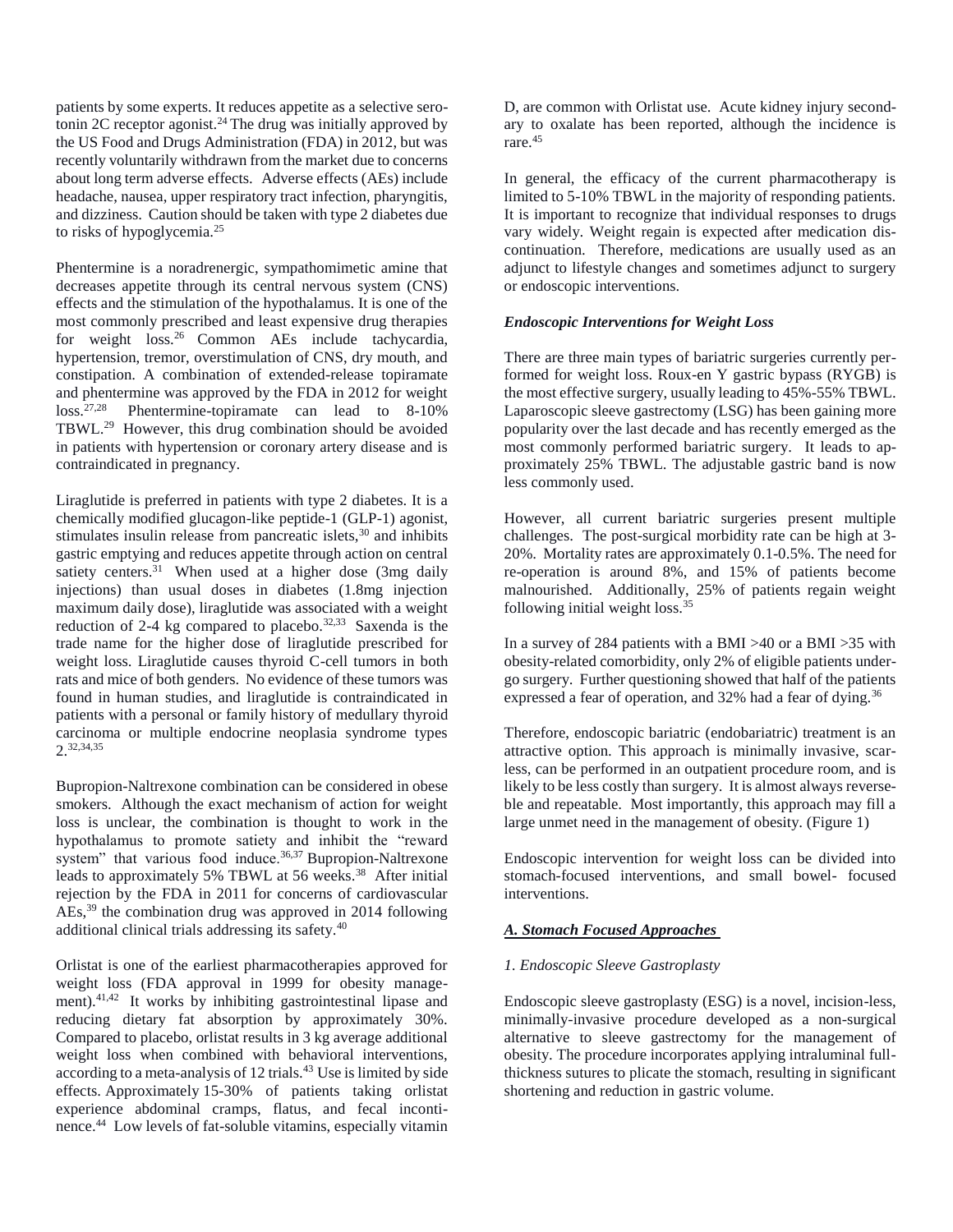## **Evolution of the Procedure**

Initial attempts of this procedure were reported in 2008, under the term endoluminal vertical gastroplasty (EVG). This was performed using the EndoCinch® suturing device (C.R. Bard, Inc). Vogel et al. reported  $58.1\% \pm 19.9\%$  excessive weight loss (EWL) among the 64 patients who underwent the procedure, with no serious AEs. The suturing included the anterior wall and the posterior wall, but not the greater curve, which was later found to be an essential step for the success of the intervention. $37$  Two years later, an updated version of the EndoCinch device was introduced under the name RESTORe® system (C.R. Bard, Inc). This was assessed in a pilot study (TRIM trial) of 18 patients with  $27.7\% \pm 21.9\%$  EWL at 12 months. The downside to the procedure was the loosening of plications in 13 out of 18 patients.38,39

In 2012, the Apollo OverStitch® device (Apollo Endosurgery, Austin TX, US) was developed to help overcome the shortcoming of gastric plication mentioned above. This device allowed for full-thickness suturing that included the muscle layers. It was made possible with the use of a screw-like instrument (the tissue helix). (Figure 2) With the full-thickness sutures, an increase in tissue approximation durability was possible, allowing for better long-term results. Multiple patterns of suturing can be made, and this is the topic of ongoing debate. In general, running stitches, with 6–12 tissue purchase sites, are placed in a "U" shape or "N" shape at the anterior wall, greater curvature, and posterior wall. (Figure 3) Clinical experience has shown that incorporating full-thickness sutures in each site is critical to ensure the durability of the plication.<sup>40</sup>

# **Safety of ESG**

Mild AEs following ESG range from 5-30% and are nausea, vomiting, and abdominal discomfort, which are anticipated and can be well-managed or prevented with pharmacologic prophylaxis. The rate of serious events requiring intervention or hospitalization remains <2%. In a 2016 study, 1 of 91 (1.1%) patients developed post-procedural peri-gastric leak following dietary indiscretion and required antibiotics treatment.<sup>41</sup> When using a different suturing system, there were no major AEs after a two year follow up in one study.<sup>42</sup> However another study reported two patients (<2%) developed upper gastrointestinal bleeding, one of whom was on anticoagulation. $43$  Overall, ESG is considered safe with reduced risk of major AEs as compared to other endobariatric options.

## **Efficacy of ESG**

There are consistent outcomes across multiple studies showing that ESG leads to TBWL in the range of 15-20.9% at six months, 12 months and 24 months.<sup>41-43</sup> In a case-matched study, ESG resulted in significantly more TBWL at 12 months compared to high-intensity diet and lifestyle therapy (20.6% versus 14.3%, respectively,  $P < 0.001$ ).<sup>44</sup> More recently, five-year outcome data report TBWL of 18.1%, 17.3%, 20.8%, and 18.7% at 1-year, 2-years, 3-years, and 5-years, respectively.<sup>45</sup>

Importantly, ESG resulted in a significant reduction in metabolic comorbidities. In prediabetic and diabetic patients, HbA1C levels were reduced from an average of 6.6% to 5.6% one year following ESG. Some patients were able to stop insulin therapy. Systolic blood pressures decreased significantly by an average of 7mmHg and triglyceride levels by an average of 40mmol/dL after one year.<sup>41</sup> Non-alcoholic fatty liver disease surrogates also improved following ESG.<sup>46</sup> These alterations in metabolic profiles with ESG are similar to previously published surgical series and suggest potential alternative benefits beyond weight loss.

## **Learning Curve for ESG**

To achieve competency in performing ESG, endoscopists need experience in endoscopic suturing and plication. To date, there is one study involving one operator examining the learning curve to competently perform the procedure. Efficiency was reached at 38 cases and mastery at 55 cases.<sup>47</sup> Given the obesity epidemic, mastery of ESG with sufficient experience is possible and has the potential for wide adaptation in the care of bariatric patients.

# **PIVI Criteria**

The Preservation and Incorporation of Valuable endoscopic Innovation (PIVI) thresholds, set jointly by the American Society of Gastrointestinal Endoscopy (ASGE) and the American Society for Metabolic & Bariatric Surgery (ASMBS), recommend efficacy targets of  $> 25\%$  EWL at 12 months, and a safety threshold of < 5% risk of major complication for endoscopic bariatric treatments. ESG appears to meet these criteria.

#### *2. Intragastric Balloon*

Intragastric balloons (IGB) have been the major spaceoccupying stomach focused therapy for weight loss. Multiple balloons are currently available for commercial use and we discuss the commonly used IGBs:

**ReShape Balloon**: The ReShape Dual Integrated Balloon System (ReShape Medical) consists of two connected salinefilled spheres that are endoscopically placed and removed six months later. The device was FDA approved in 2015 following the REDUCE trial, a randomized sham-controlled trial comparing ReShape with diet and exercise against lifestyle modification alone.<sup>48</sup> ReShape subjects had 6.8% TBWL compared to 3.3% in the sham controls. However, AEs were seen in 7.5-75% of patients, largely due to accommodative symptoms. Gastric ulcerations were seen in 10.3% of patients with some improvement when decreasing balloon size. In 2018, ReShape Medical was purchased with plans for phasing out the balloon in favor of an alternative, the Orbera.

**Orbera:** The Orbera Intragastric Balloon System (Apollo Endosurgery) consists of a single saline-filled sphere that,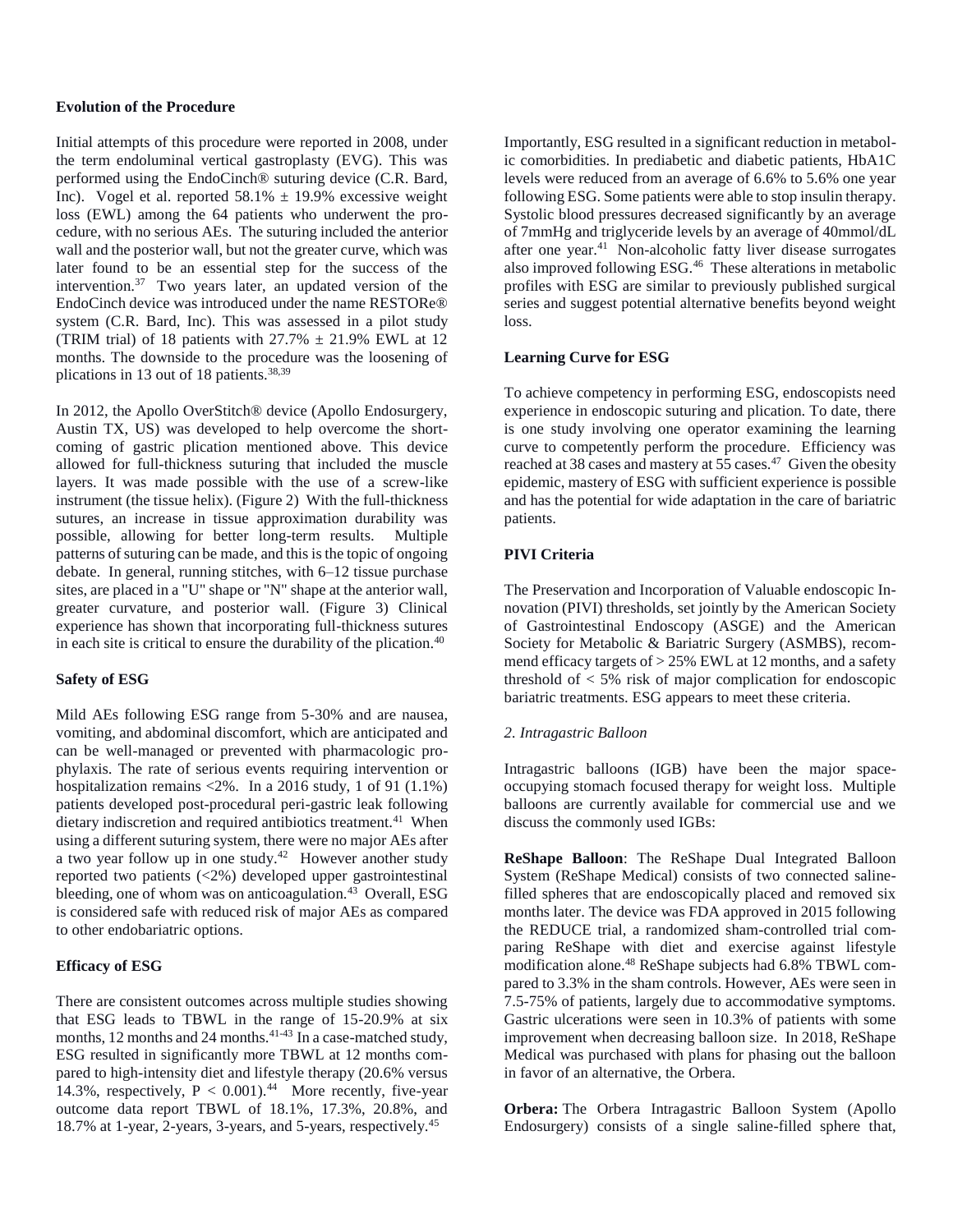similar to ReShape, is endoscopically placed and removed six months later. It received FDA approval in 2015. In a multicenter randomized trial published in 2017, the Orbera arm achieved 10.2% TBWL compared to 3.3% in the lifestyle arm in 6 months. $49$  Over 50% of patients had accommodative symptoms of nausea, vomiting, and abdominal pain. Due to device intolerance or per patient request, 18.8% of patients had the Orbera removed early. The Orbera balloon is currently being investigated as bridging therapy to bariatric surgery in superobese patients.

**Obalon**: The Obalon Balloon System (Obalon Therapeutics) consists of three gas-filled balloons that are swallowed as deflated capsules. Placement of the capsules is confirmed under fluoroscopy and then inflated with a gaseous mixture with eventual removal after six months. The Obalon was FDA approved in 2016. The SMART trial, a randomized shamcontrolled trial, showed an average 6.6% TBWL in the treatment arm after two years versus 3.4% TBWL in the control arm.50,51 Patients who completed at least twenty weeks of the balloons in place achieved a mean 10.0% TBWL.

Other intragastric balloons are under clinical investigation. The Elipse balloon (Allurion Technologies) differs in design compared to the other balloons. It is a swallowed saline-filled balloon that self-deflates and eventually excretes through the GI tract in roughly 16 weeks. The Sptaz3 Adjustable Balloon System (Spatz FGIA) is a fluid-filled balloon placed endoscopically, and its size can be further adjusted endoscopically in response to intolerance or weight loss. $52$ 

# *3. Aspire Assist Device*

The Aspire Assist device ® (Aspire Bariatrics) consists of the placement of a large percutaneous gastrostomy tube, subsequently connected with a skin port to the external part of the device. Patients use this system to siphon off a portion of the ingested meal, typically one-third of the volume around twenty minutes after ingesting the food. The mechanism is an alternative to space-occupying therapies through partial disposal of ingested food to decrease the caloric burden following a meal. Unlike the standard PEG tubes, the Aspire requires both endoscopic placement and removal (Figure 4). The pilot study of aspiration therapy showed a 49% EWL after one year without any AE on eating behavior or compensatory eating.<sup>53</sup> A 52 week clinical trial showed a mean 31.5% TBWL with Aspire Assist compared to lifestyle counseling in patients with BMI of 35.0-55.0 kg/m2.<sup>54</sup> They also reported clinically significant improvement in co-morbid metabolic parameters such as HbA1C and cholesterol, and a moderate improvement in blood pressure and low-density lipoprotein. Complications were mostly associated with gastrostomy tube placement and managed conservatively. The biggest concern is whether the Aspire Assist promotes bulimic tendencies however, multiple studies have demonstrated improved cognitive food restraint and increased satiety.<sup>53,54</sup> For these reasons, this approach may be a good candidate for bridge therapy in high BMI patients to bariatric surgery.

## *4. Transoral Outlet Reduction (TORe)*

One in four patients undergoing bariatric surgery regain weight. Enlarged gastric pouch and gastrojejunal anastomosis (GJA) is an independent predictor of weight regain following RYGB.<sup>55</sup> Studies report a linear correlation between weight regain and dilation in the GJA. Surgical revision is associated with increased morbidity and limited efficacy and can be technically challenging.56,57 Endoscopic transoral outlet reduction (TORe) is a minimally-invasive endoscopic approach that can be used to restore the ideal pouch size and reduce the GJA outlet. Full-thickness sutures are placed using an endoscopic suturing device in a purse-string or interrupted fashion. A large multicenter international trial of TORe reported a mean weight loss of  $9.31 \pm 6.7$  kg at six months and  $8 \pm 8.8$  kg at 18 months following the procedure.<sup>58</sup> A validation meta-analysis of  $330$ patients confirmed the efficacy and safety of TORe. The procedure duration is usually under 60 minutes, and it can be performed in an outpatient procedure room.

# *B. Small Bowels-Focused Approaches*

## *1. Trans-pyloric shuttle*

The trans-pyloric shuttle (TPS) (BAROnova) is a non-balloon space-occupying device that is inserted and removed endoscopically. It consists of a ball connected to a tether and passed through the pylorus into the duodenum to cause intermittent obstruction to stomach emptying (Figure 5). A small feasibility study of twenty patients, reported 25.1% and 41.0% EWL at 3 and 6 months, respectively.<sup>59</sup> The TPS system was FDA approved in 2016 for use in obese adults with a BMI of 35-40 kg/m2 or those with BMI 30-35 kg/m2 with co-morbidities.

# *2. Dual-path Enteral Bypass / Incision-less Anastomosis System*

The paradigm of creating a permanent anatomic alteration using mechanical compression was first described by Kanshin et al. in 1978, to create a sutureless side-to-side anastomosis.<sup>60</sup> Multiple IAS have been developed in the last decade, with the latest version by Ryou et al. using modified nitinol exoskeleton magnets to innately endoscopically recreate a Roux-en-Y gastrojejunal anastomosis.<sup>61</sup> The self-forming octagonal magnets are placed endoscopically and aligned within the gastrointestinal lumen to create an anchoring window. From a technical standpoint, two endoscopes are required to access the small bowel – one magnet is placed 50-100 cm distal to the ligament of Treitz, and the other magnet placed 50-100cm proximal to the ileocecal valve. Placement is confirmed either fluoroscopically or surgically in earlier trials, prior to deployment.<sup>62</sup> Through compression and focal ischemia, a large caliber fistula is formed creating a partial jejunal diversion. The magnets eventually disengage within a few weeks of placement. The goal of the diversion is for digested food to circumvent a large portion of the small intestine to reduce nutritional absorption, resulting in increased secretions of gut hormones.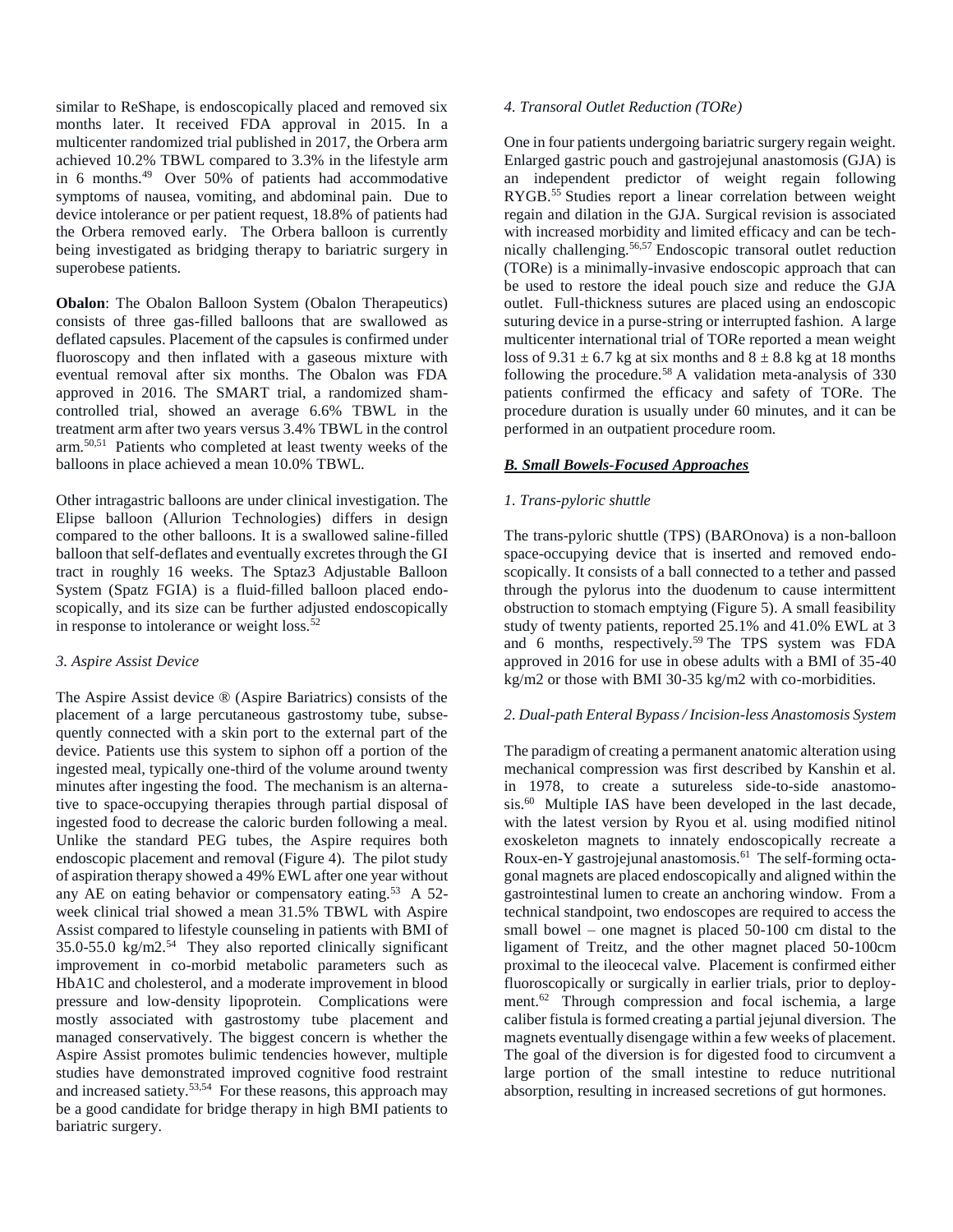The first pilot study of 10 patients showed a mean TBWL of 14.6% and EWL of 40.2% after one year. $62$  There was also a reduction in HbA1C of 1.9% from baseline. One surgical AEs was reported, with trochar disruption of the gastric serosa, repaired with sutures. Common AEs were nausea and vomiting, as well as recurrent diarrhea in 40% of patients, which resolved with dietary intervention. Long term data are still pending.

## *3. Duodenal Mucosal Resurfacing*

Endoscopic duodenal mucosal resurfacing (DMR) is a minimally invasive procedure that incorporates circumferential thermal ablation of the duodenal mucosa, using catheters (Fractyl Laboratories). This is hypothesised to alter nutrient interactions with the duodenal mucosa to improve metabolic homeostasis. In a study of 36 obese patients with type 2 diabetes, HbA1C and fasting blood glucose improved significantly following DMR.<sup>46</sup> However, only modest weight loss (−2.5±0.6 kg) was reported and one patient developed serious AEs of fever, malaise, and elevated CRP.

## Who is the ideal candidate for endoscopic interventions?

It is unknown which patients would be ideal for endoscopic interventions, and further studies are needed to address this question. However, the available procedures can be offered to patients who fail to reach their target weight with diet and lifestyle changes. The following criteria can be used when choosing endoscopic therapy:

- o BMI 30-44 kg/m2.
- o Poor surgical candidate.
- o Bridge to surgery (such as knee replacement or transplant surgery).
- o Failed treatment of post-surgery complications.
- o Early intervention.

## *Conclusions*

Weight-loss approaches with the highest chance to succeed should be individualized and can include different therapeutic modalities, and should focus on the long-term outcomes. Endobariatric treatment is emerging as a safe, minimallyinvasive, cost-effective approach. Endoscopic sleeve gastroplasty has been endorsed for broader use by experts, but further research is needed to optimize patient selection before greater adoption of the new techniques.

#### *Figures*



Figure 1: Endoscopic interventions for weight loss can fill in the gap in the management of obesity

> OverStitch Endoscopic Suturing System

The OverStitch™ Endoscopic Suturing System enables advanced endolumenal surgery by allowing physicians to place full-thickness sutures through a flexible endoscope. With the capability to customize suture patterns, OverStitch™ facilitates a **broad range** of bariatric and gastrointestinal procedures.



Customize suture patterns to address simple or complex gastrointestinal and bariatric procedures.

Figure 2: Apollo OverStitch device ®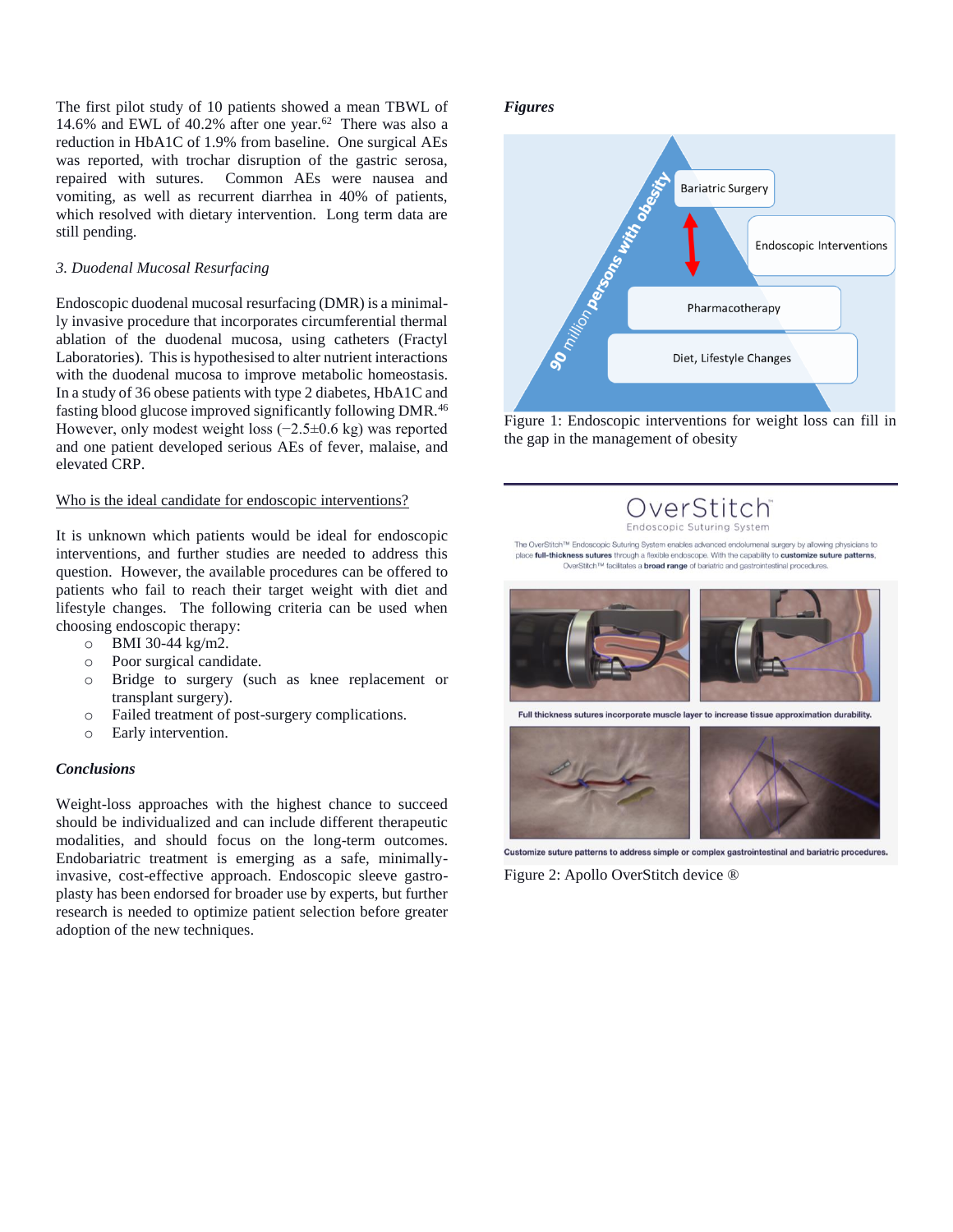

Figure 3: Body of stomach in an obese patient: (A): Prior to ESG. (B): Reduced stomach lumen size at the end of ESG.



Figure 4: Aspire Assist device ® (Aspire Bariatrics)



Figure 5: Trans-pyloric shuttle ®

## **REFERENCES**

- 1. **Waters H, DeVol R**. Weighing down America: The health and economic impact of obesity. Milken Institute 2016. Available at: *https://milkeninstitute.org/reports/weighingdown-america-health-and-economic-impact-obesity*.
- 2. National Health Expenditures 2014 Highlights. Available at: *https://ccf.georgetown.edu/wp-content/uploads/2017/ 03/highlights.pdf.*
- 3. A. M. A . recognizes obesity as a disease. Available at: *https://www.nytimes.com/2013/06/19/business/amarecognizes-obesity-as-a-disease.html*.
- 4. **Castellana M, Conte E, Cignarelli A, Perrini S, Giustina A, Giovanella L, Giorgino F, Trimboli P**. Efficacy and safety of very low calorie ketogenic diet (VLCKD) in patients with overweight and obesity: A systematic review and meta-analysis. *Rev Endocr Metab Disord*. 2019 Nov 9. doi: 10.1007/s11154-019-09514-y. [Epub ahead of print] Review. PubMed PMID: 31705259.
- 5. **Weston KS, Wisløff U, Coombes JS**. High-intensity interval training in patients with lifestyle-induced cardiometabolic disease: a systematic review and metaanalysis. *Br J Sports Med*. 2014 Aug;48(16):1227-34. doi: 10.1136/bjsports-2013-092576. Epub 2013 Oct 21. Review. PubMed PMID: 24144531.
- 6. **Iellamo F, Manzi V, Caminiti G, Vitale C, Castagna C, Massaro M, Franchini A, Rosano G, Volterrani M**. Matched dose interval and continuous exercise training induce similar cardiorespiratory and metabolic adaptations in patients with heart failure. *Int J Cardiol*. 2013 Sep 10;167(6):2561-5. doi: 10.1016/j.ijcard.2012.06.057. Epub 2012 Jul 4. PubMed PMID: 22769574.
- 7. **Tjønna AE, Lee SJ, Rognmo Ø, Stølen TO, Bye A, Haram PM, Loennechen JP, Al-Share QY, Skogvoll E, Slørdahl SA, Kemi OJ, Najjar SM, Wisløff U**. Aerobic interval training versus continuous moderate exercise as a treatment for the metabolic syndrome: a pilot study. *Circulation*. 2008 Jul 22;118(4):346-54. doi: 10.1161/ CIRCULATIONAHA.108.772822. Epub 2008 Jul 7. PubMed PMID: 18606913; PubMed Central PMCID: PMC2777731.
- 8. **Anson RM, Guo Z, de Cabo R, Iyun T, Rios M, Hagepanos A, Ingram DK, Lane MA, Mattson MP**.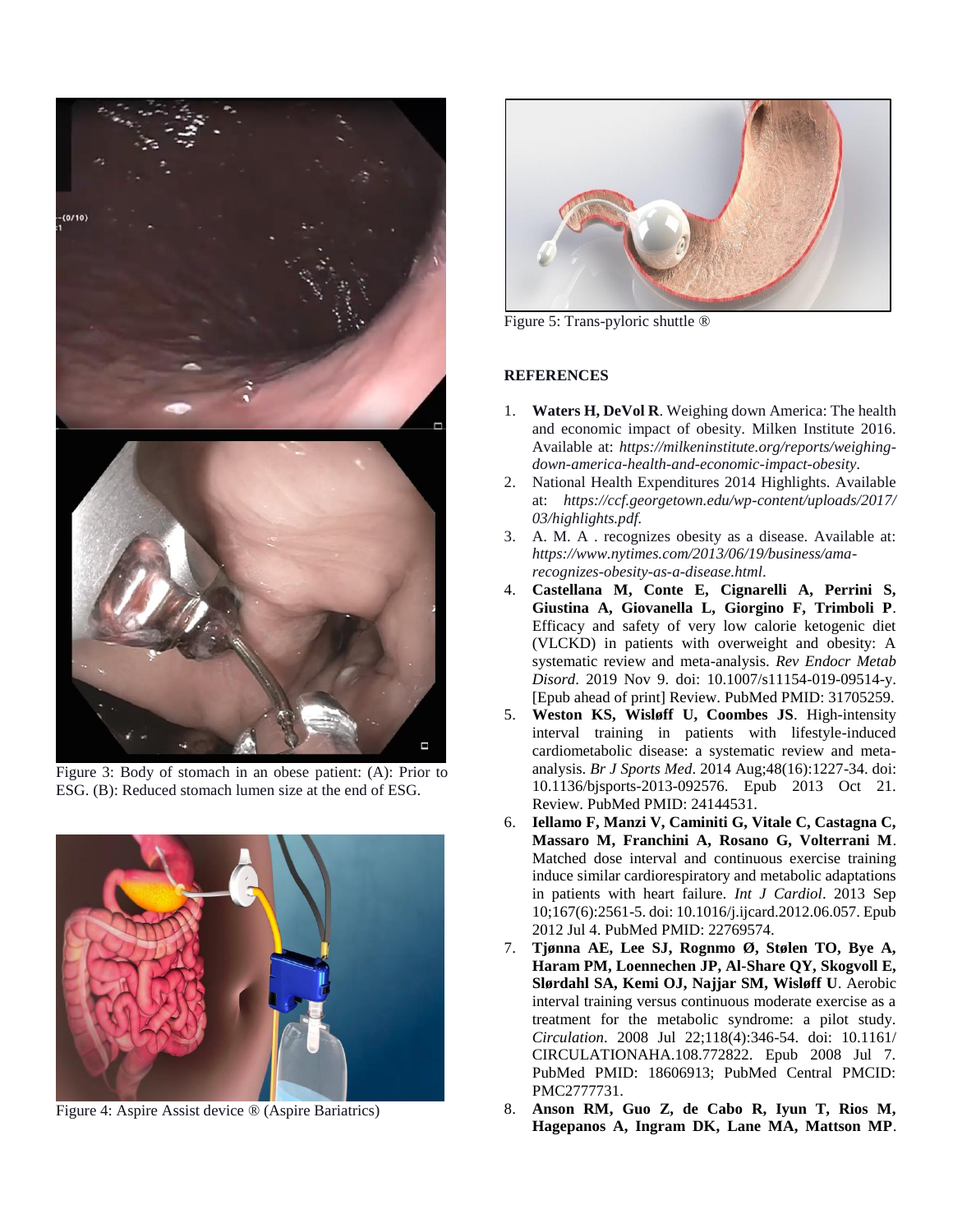Intermittent fasting dissociates beneficial effects of dietary Restriction on glucose metabolism and neuronal resistance to injury from calorie intake. *Proc Natl Acad Sci U S A*. 2003 May 13;100(10):6216-20. Epub 2003 Apr 30. PubMed PMID: 12724520; PubMed Central PMCID: PMC156352.

- 9. **Harvie M, Wright C, Pegington M, McMullan D, Mitchell E, Martin B, Cutler RG, Evans G, Whiteside S, Maudsley S, Camandola S, Wang R, Carlson OD, Egan JM, Mattson MP, Howell A**. The effect of intermittent energy and carbohydrate restriction v. daily energy restriction on weight loss and metabolic disease risk markers in overweight women. *Br J Nutr*. 2013 Oct;110(8):1534-47. doi: 10.1017/S0007114513000792. Epub 2013 Apr 16. PubMed PMID: 23591120; PubMed Central PMCID: PMC5857384.
- 10. **Ahmet I, Wan R, Mattson MP, Lakatta EG, Talan M**. Cardioprotection by intermittent fasting in rats. *Circulation*. 2005 Nov 15;112(20):3115-21. Epub 2005 Nov 7. PubMed PMID: 16275865.
- 11. **Hoddy KK, Kroeger CM, Trepanowski JF, Barnosky AR, Bhutani S, Varady KA**. Safety of alternate day fasting and effect on disordered eating behaviors. *Nutr J*. 2015 May 6;14:44. doi: 10.1186/s12937-015-0029-9. PubMed PMID: 25943396; PubMed Central PMCID: PMC4424827.
- 12. **Trepanowski JF, Kroeger CM, Barnosky A, Klempel MC, Bhutani S, Hoddy KK, Gabel K, Freels S, Rigdon J, Rood J, Ravussin E, Varady KA**. Effect of Alternate-Day Fasting on Weight Loss, Weight Maintenance, and Cardioprotection Among Metabolically Healthy Obese Adults: A Randomized Clinical Trial. *JAMA Intern Med*. 2017 Jul 1;177(7):930-938. doi: 10.1001/jamainternmed. 2017.0936. PubMed PMID: 28459931; PubMed Central PMCID: PMC5680777.
- 13. FDA approves Belviq to treat some overweight or obese adults. *Home Healthc Nurse*. 2012 Sep;30(8):443-4. PubMed PMID: 23097775.
- 14. **Smith SR, Prosser WA, Donahue DJ, Morgan ME, Anderson CM, Shanahan WR; APD356-004 Study Group**. Lorcaserin (APD356), a selective 5-HT(2C) agonist, reduces body weight in obese men and women. *Obesity (Silver Spring)*. 2009 Mar;17(3):494-503. doi: 10.1038/oby.2008.537. Epub 2008 Dec 4. PubMed PMID: 19057523.
- 15. **Fidler MC, Sanchez M, Raether B, Weissman NJ, Smith SR, Shanahan WR, Anderson CM; BLOSSOM Clinical Trial Group**. A one-year randomized trial of lorcaserin for weight loss in obese and overweight adults: the BLOSSOM trial. *J Clin Endocrinol Metab*. 2011 Oct;96(10):3067-77. doi: 10.1210/jc.2011-1256. Epub 2011 Jul 27. PubMed PMID: 21795446.
- 16. **Apovian CM, Aronne LJ, Bessesen DH, McDonnell ME, Murad MH, Pagotto U, Ryan DH, Still CD; Endocrine Society**. Pharmacological management of obesity: an endocrine Society clinical practice guideline. *J Clin Endocrinol Metab*. 2015 Feb;100(2):342-62. doi: 10.1210/jc.2014-3415. Epub 2015 Jan 15. Erratum in: *J*

*Clin Endocrinol Metab*. 2015 May;100(5):2135-6. PubMed PMID: 25590212.

- 17. Prescribing Insert for Qysmia*.*. Administration FaD. http://www.accessdata.fda.gov/drugsatfda\_docs/labe l/2012/022580s000lbl.pdf. 2012.
- 18. **Allison DB, Gadde KM, Garvey WT, Peterson CA, Schwiers ML, Najarian T, Tam PY, Troupin B, Day WW**. Controlled-release phentermine/topiramate in severely obese adults: a randomized controlled trial (EQUIP). *Obesity (Silver Spring)*. 2012 Feb;20(2):330-42. doi: 10.1038/oby.2011.330. Epub 2011 Nov 3. PubMed PMID: 22051941; PubMed Central PMCID: PMC3270297.
- 19. **Gadde KM, Allison DB, Ryan DH, Peterson CA, Troupin B, Schwiers ML, Day WW**. Effects of low-dose, controlled-release, phentermine plus topiramate combination on weight and associated comorbidities in overweight and obese adults (CONQUER): a randomised, placebo-controlled, phase 3 trial. *Lancet*. 2011 Apr 16; 377(9774):1341-52. doi: 10.1016/S0140-6736(11)60205- 5. Epub 2011 Apr 8. Erratum in: *Lancet*. 2011 Apr 30;377(9776):1494. PubMed PMID: 21481449.
- 0. **Astrup A, Rössner S, Van Gaal L, Rissanen A, Niskanen L, Al Hakim M, Madsen J, Rasmussen MF, Lean ME; NN8022-1807 Study Group**. Effects of liraglutide in the treatment of obesity: a randomised, double-blind, placebo-controlled study. *Lancet*. 2009 Nov 7;374(9701):1606-16. doi: 10.1016/S0140-6736(09) 61375-1. Epub 2009 Oct 23. Erratum in: *Lancet*. 2010 Mar 20;375(9719):984. PubMed PMID: 19853906.
- 21. **de Mello AH, Prá M, Cardoso LC, de Bona Schraiber R, Rezin GT**. Incretin-based therapies for obesity treatment. *Metabolism*. 2015 Sep;64(9):967-81. doi: 10.1016/j.metabol.2015.05.012. Epub 2015 May 23. Review. PubMed PMID: 26072135.
- 22. **Pi-Sunyer X, Astrup A, Fujioka K, Greenway F, Halpern A, Krempf M, Lau DC, le Roux CW, Violante Ortiz R, Jensen CB, Wilding JP; SCALE Obesity and Prediabetes NN8022-1839 Study Group**. A Randomized, Controlled Trial of 3.0 mg of Liraglutide in Weight Management. *N Engl J Med*. 2015 Jul 2;373(1):11-22. doi: 10.1056/NEJMoa1411892. PubMed PMID: 26132939.
- 23. **Wadden TA, Hollander P, Klein S, Niswender K, Woo V, Hale PM, Aronne L; NN8022-1923 Investigators**. Weight maintenance and additional weight loss with liraglutide after low-calorie-diet-induced weight loss: the SCALE Maintenance randomized study. *Int J Obes (Lond)*. 2013 Nov;37(11):1443-51. doi: 10.1038/ijo.2013.120. Epub 2013 Jul 1. Erratum in: *Int J Obes (Lond)*. 2013 Nov;37(11):1514. Int J Obes (Lond). 2015 Jan;39(1):187. PubMed PMID: 23812094.
- 24. **Greenway FL, Whitehouse MJ, Guttadauria M, Anderson JW, Atkinson RL, Fujioka K, Gadde KM, Gupta AK, O'Neil P, Schumacher D, Smith D, Dunayevich E, Tollefson GD, Weber E, Cowley MA**. Rational design of a combination medication for the treatment of obesity. *Obesity (Silver Spring)*. 2009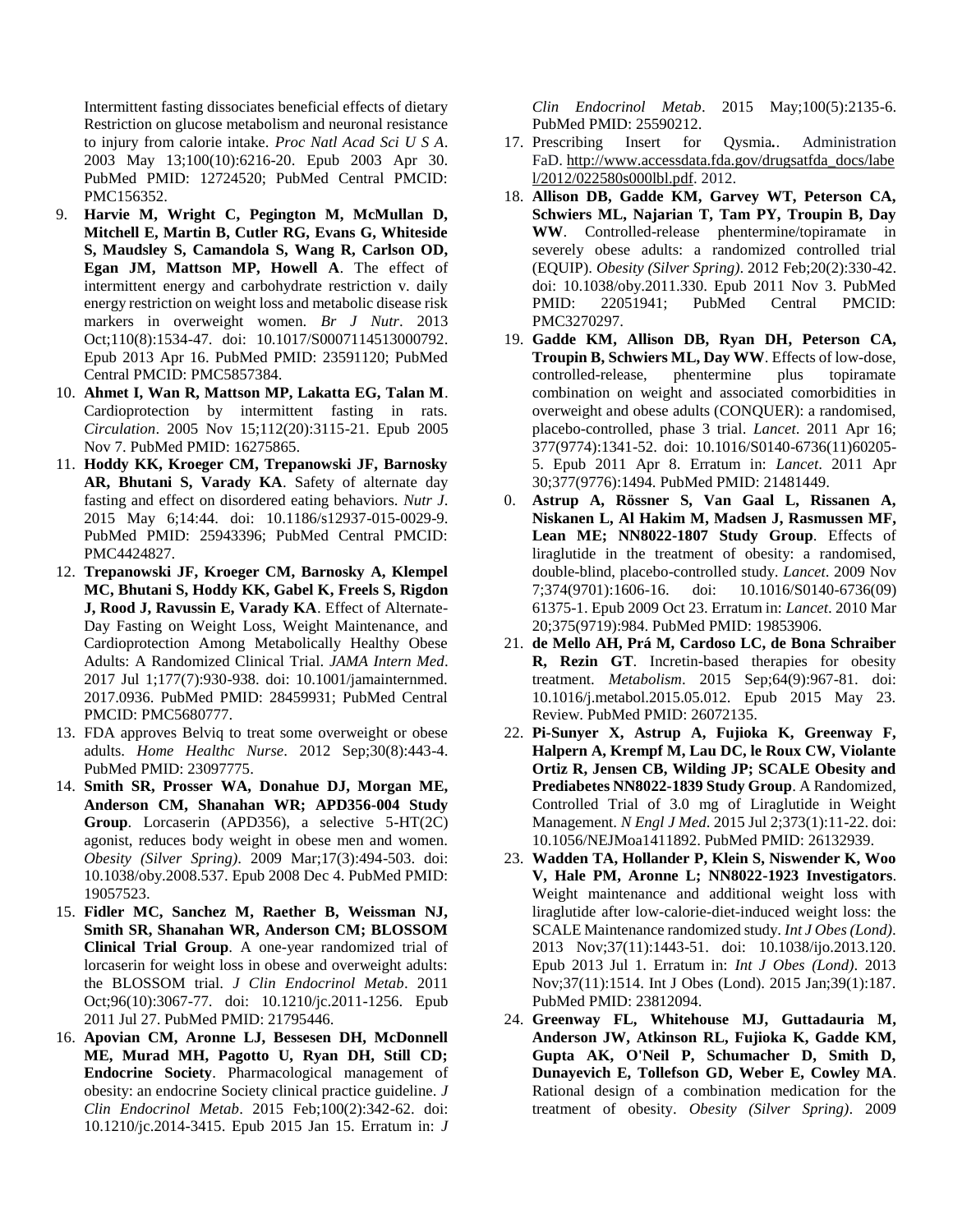Jan;17(1):30-9. doi: 10.1038/oby.2008.461. Epub 2008 Nov 6. PubMed PMID: 18997675.

- 25. **Billes SK, Greenway FL**. Combination therapy with naltrexone and bupropion for obesity. *Expert Opin Pharmacother*. 2011 Aug;12(11):1813-26. doi: 10.1517/14656566.2011.591382. Epub 2011 Jun 21. Review. PubMed PMID: 21689063.
- 26. **Greenway FL, Fujioka K, Plodkowski RA, Mudaliar S, Guttadauria M, Erickson J, Kim DD, Dunayevich E; COR-I Study Group**. Effect of naltrexone plus bupropion on weight loss in overweight and obese adults (COR-I): a multicentre, randomised, double-blind, placebo-controlled, phase 3 trial. *Lancet*. 2010 Aug 21;376(9741):595-605. doi: 10.1016/S0140-6736(10)60888-4. Epub 2010 Jul 29. Erratum in: *Lancet*. 2010 Aug 21;376(9741):594. Lancet. 2010 Oct 23;376(9750):1392. PubMed PMID: 20673995.
- 27. F.D.A. fails to approve diet drug. Available at: *https://www.nytimes.com/2011/02/02/business/02drug.ht ml*.
- 28. Administration FaD. FDA approves weight-management drug Contrave. *https://www.accessdata.fda.gov/ drugsatfda\_docs/label/2014/200063s000lbl.pdf*
- 29. **Torgerson JS, Hauptman J, Boldrin MN, Sjöström L**. XENical in the prevention of diabetes in obese subjects (XENDOS) study: a randomized study of orlistat as an adjunct to lifestyle changes for the prevention of type 2 diabetes in obese patients. *Diabetes Care*. 2004 Jan;27(1):155-61. Erratum in: *Diabetes Care*. 2004 Mar;27(3):856. PubMed PMID: 14693982.
- 30. **Sjöström L, Rissanen A, Andersen T, Boldrin M, Golay A, Koppeschaar HP, Krempf M**. Randomised placebocontrolled trial of orlistat for weight loss and prevention of weight regain in obese patients. European Multicentre Orlistat Study Group. *Lancet*. 1998 Jul 18;352(9123):167- 72. PubMed PMID: 9683204.
- 31. **Leblanc ES, O'Connor E, Whitlock EP, Patnode CD, Kapka T**. Effectiveness of primary care-relevant treatments for obesity in adults: a systematic evidence review for the U.S. Preventive Services Task Force. *Ann Intern Med*. 2011 Oct 4;155(7):434-47. doi: 10.7326/0003- 4819-155-7-201110040-00006. Review. PubMed PMID: 21969342.
- 32. **Rucker D, Padwal R, Li SK, Curioni C, Lau DC**. Long term pharmacotherapy for obesity and overweight: updated meta-analysis. *BMJ*. 2007 Dec 8;335(7631):1194-9. Epub 2007 Nov 15. Erratum in: *BMJ*. 2007 Nov 24;335(7629). doi: 10.1136/bmj.39406.519132.AD. PubMed PMID: 18006966; PubMed Central PMCID: PMC2128668.
- 33. **Singh A, Sarkar SR, Gaber LW, Perazella MA**. Acute oxalate nephropathy associated with orlistat, a gastrointestinal lipase inhibitor. *Am J Kidney Dis*. 2007 Jan;49(1):153-7. PubMed PMID: 17185156.
- 34. **Heymsfield SB, Wadden TA**. Mechanisms, Pathophysiology, and Management of Obesity. *N Engl J Med.* 2017 Apr 13;376(15):1492. doi: 10.1056/NEJMc1701944. PubMed PMID: 28402780.
- 35. SAXENDA® safely and effectively. 2018. (Package insert).
- 36. **Ponce J, Nguyen NT, Hutter M, Sudan R, Morton JM**. American Society for Metabolic and Bariatric Surgery estimation of bariatric surgery procedures in the United States, 2011-2014. *Surg Obes Relat Dis*. 2015 Nov-Dec;11(6):1199-200. doi: 10.1016/j.soard.2015.08.496. Epub 2015 Aug 12. Review. PubMed PMID: 26476493.
- 37. **Fogel R, De Fogel J, Bonilla Y, De La Fuente R**. Clinical experience of transoral suturing for an endoluminal vertical gastroplasty: 1-year follow-up in 64 patients. *Gastrointest Endosc*. 2008 Jul;68(1):51-8. doi: 10.1016/j.gie.2007. 10.061. Epub 2008 Mar 19. PubMed PMID: 18355825.
- 38. **Brethauer SA, Chand B, Schauer PR, Thompson CC**. Transoral gastric volume reduction as intervention for weight management: 12-month follow-up of TRIM trial. *Surg Obes Relat Dis*. 2012 May-Jun;8(3):296-303. doi: 10.1016/j.soard.2011.10.016. Epub 2011 Nov 9. PubMed PMID: 22178565.
- 39. **Brethauer SA, Chand B, Schauer PR, Thompson CC**. Transoral gastric volume reduction for weight management: technique and feasibility in 18 patients. *Surg Obes Relat Dis*. 2010 Nov-Dec;6(6):689-94. doi: 10.1016/j.soard.2010.07.012. Epub 2010 Aug 6. PubMed PMID: 20947451.
- 40. **Kumar N, Abu Dayyeh BK, Lopez-Nava Breviere G, Galvao Neto MP, Sahdala NP, Shaikh SN, Hawes RH, Gostout CJ, Goenka MK, Orillac JR, Alvarado A, Jirapinyo P, Zundel N, Thompson CC**. Endoscopic sutured gastroplasty: procedure evolution from first-inman cases through current technique. *Surg Endosc*. 2018 Apr;32(4):2159-2164. doi: 10.1007/s00464-017-5869-2. Epub 2017 Oct 26. PubMed PMID: 29075966; PubMed Central PMCID: PMC5845469.
- 41. **Sharaiha RZ, Kumta NA, Saumoy M, Desai AP, Sarkisian AM, Benevenuto A, Tyberg A, Kumar R, Igel L, Verna EC, Schwartz R, Frissora C, Shukla A, Aronne LJ, Kahaleh M**. Endoscopic Sleeve Gastroplasty Significantly Reduces Body Mass Index and Metabolic Complications in Obese Patients. *Clin Gastroenterol Hepatol*. 2017 Apr;15(4):504-510. doi: 10.1016/j.cgh. 2016.12.012. Epub 2016 Dec 23. PubMed PMID: 28017845.
- 42. **Lopez-Nava G, Galvão MP, Bautista-Castaño I, Fernandez-Corbelle JP, Trell M, Lopez N**. Endoscopic sleeve gastroplasty for obesity treatment: Two years of experience. *Arq Bras Cir Dig*. 2017 Jan-Mar;30(1):18-20. doi: 10.1590/0102-6720201700010006. English, Portuguese. PubMed PMID: 28489162; PubMed Central PMCID: PMC5424680.
- 43. **Sartoretto A, Sui Z, Hill C, Dunlap M, Rivera AR, Khashab MA, Kalloo AN, Fayad L, Cheskin LJ, Marinos G, Wilson E, Kumbhari V**. Endoscopic Sleeve Gastroplasty (ESG) Is a Reproducible and Effective Endoscopic Bariatric Therapy Suitable for Widespread Clinical Adoption: a Large, International Multicenter Study. *Obes Surg*. 2018 Jul;28(7):1812-1821. doi: 10.1007/s11695-018-3135-x. PubMed PMID: 29450845.
- 44. **Cheskin LJ, Hill C, Adam A, Fayad L, Dunlap M, Badurdeen D, Koller K, Bunyard L, Frutchey R, Al-**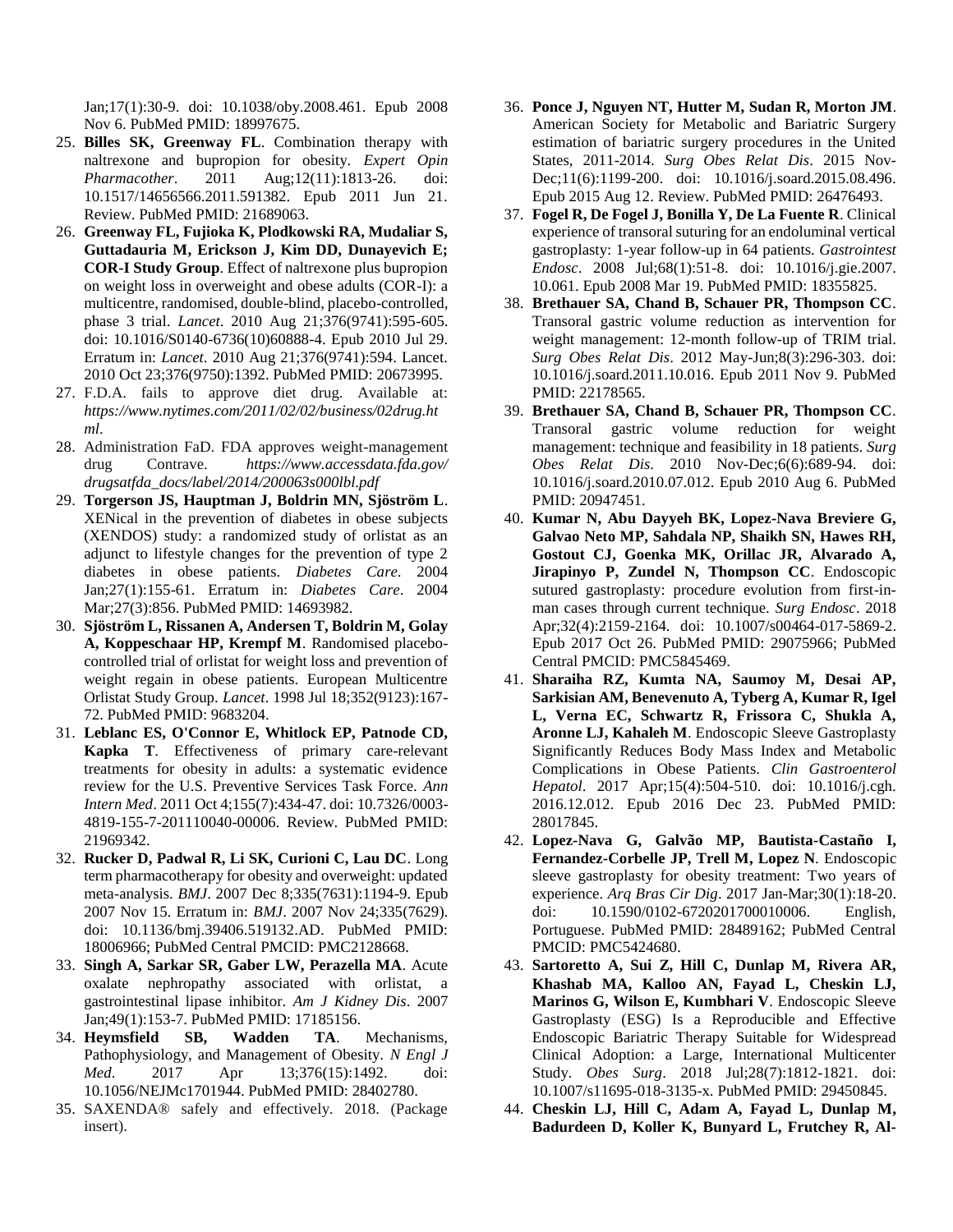**Grain H, Kahan S, Hedjoudje A, Khashab MA, Kalloo AN, Kumbhari V**. Endoscopic sleeve gastroplasty versus high-intensity diet and lifestyle therapy: a case-matched study. *Gastrointest Endosc*. 2020 Feb;91(2):342-349.e1. doi: 10.1016/j.gie.2019.09.029. Epub 2019 Sep 27. PubMed PMID: 31568769.

- 45. **Hajifathalian K, Ang B, Dawod QM, Shah SL, Dawod E, Mehta A, Mukewar S, Mahadev S, Sampath K, Carr-Locke DL, Issa D, Aronne LJ, Kumar R, Shukla A, Sharaiha RZ**. 175 Long-term follow up and outcomes after endoscopic sleeve gastroplasty for treatment of obesity (5 year data). *Gastrointest Endosc*. 2019; 89(6): AB60-AB61.
- 46. **Hajifathalian K, Ang B, Dawod QM, Shah SL, Dawod E, Mehta A, Mahadev S, Mukewar S, Sampath K, Carr-Locke DL, Shukla A, Aronne LJ, Issa D, Kumar R, Sharaiha RZ**. 179 improvement in non-alcoholic fatty liver disease after endoscopic sleeve gastroplasty. *Gastrointest Endosc*. 2019; 89(6): AB58.
- 47. **Saumoy M, Schneider Y, Zhou XK, Shukla A, Kahaleh M, Aronne L, Sharaiha RZ**. A single-operator learning curve analysis for the endoscopic sleeve gastroplasty. *Gastrointest Endosc*. 2018 Feb;87(2):442-447. doi: 10.1016/j.gie.2017.08.014. Epub 2017 Aug 24. PubMed PMID: 28843586.
- 48. **Ponce J, Woodman G, Swain J, Wilson E, English W, Ikramuddin S, Bour E, Edmundowicz S, Snyder B, Soto F, Sullivan S, Holcomb R, Lehmann J; REDUCE Pivotal Trial Investigators**. The REDUCE pivotal trial: a prospective, randomized controlled pivotal trial of a dual intragastric balloon for the treatment of obesity. *Surg Obes Relat Dis*. 2015 Jul-Aug;11(4):874-81. doi: 10.1016/j.soard.2014.12.006. Epub 2014 Dec 16. PubMed PMID: 25868829.
- 49. **Courcoulas A, Abu Dayyeh BK, Eaton L, Robinson J, Woodman G, Fusco M, Shayani V, Billy H, Pambianco D, Gostout C**. Intragastric balloon as an adjunct to lifestyle intervention: a randomized controlled trial. *Int J Obes (Lond)*. 2017 Mar;41(3):427-433. doi: 10.1038/ijo.2016. 229. Epub 2016 Dec 23. PubMed PMID: 28017964.
- 50. **Sullivan S, Swain J, Woodman G, Edmundowicz S, Hassanein T, Shayani V, Fang JC, Noar M, Eid G, English WJ, Tariq N, Larsen M, Jonnalagadda SS, Riff DS, Ponce J, Early D, Volckmann E, Ibele AR, Spann MD, Krishnan K, Bucobo JC, Pryor A**. Randomized sham-controlled trial of the 6-month swallowable gasfilled intragastric balloon system for weight loss. *Surg Obes Relat Dis*. 2018 Dec;14(12):1876-1889. doi: 10.1016/j.soard.2018.09.486. Epub 2018 Sep 29. PubMed PMID: 30545596.
- 51. **Trang J, Lee SS, Miller A, Cruz Pico CX, Postoev A, Ibikunle I, Ibikunle CA**. Incidence of nausea and vomiting after intragastric balloon placement in bariatric patients - A systematic review and meta-analysis. *Int J Surg*. 2018 Sep;57:22-29. doi: 10.1016/j.ijsu.2018.06.038. Epub 2018 Jul 20. Review. PubMed PMID: 30031839.
- 52. **ASGE Bariatric Endoscopy Task Force and ASGE Technology Committee, Abu Dayyeh BK, Kumar N,**

**Edmundowicz SA, Jonnalagadda S, Larsen M, Sullivan S, Thompson CC, Banerjee S**. ASGE Bariatric Endoscopy Task Force systematic review and metaanalysis assessing the ASGE PIVI thresholds for adopting endoscopic bariatric therapies. *Gastrointest Endosc*. 2015 Sep;82(3):425-38.e5. doi: 10.1016/j.gie.2015.03.1964. Epub 2015 Jul 29. Review. PubMed PMID: 26232362.

- 53. **Sullivan S, Stein R, Jonnalagadda S, Mullady D, Edmundowicz S**. Aspiration therapy leads to weight loss in obese subjects: a pilot study. *Gastroenterology*. 2013 Dec;145(6):1245-52.e1-5. doi: 10.1053/j.gastro.2013.08. 056. Epub 2013 Sep 6. PubMed PMID: 24012983; PubMed Central PMCID: PMC4025911.
- 54. **Thompson CC, Abu Dayyeh BK, Kushner R, Sullivan S, Schorr AB, Amaro A, Apovian CM, Fullum T, Zarrinpar A, Jensen MD, Stein AC, Edmundowicz S, Kahaleh M, Ryou M, Bohning JM, Ginsberg G, Huang C, Tran DD, Glaser JP, Martin JA, Jaffe DL, Farraye FA, Ho SB, Kumar N, Harakal D, Young M, Thomas CE, Shukla AP, Ryan MB, Haas M, Goldsmith H, McCrea J, Aronne LJ**. Percutaneous Gastrostomy Device for the Treatment of Class II and Class III Obesity: Results of a Randomized Controlled Trial. *Am J Gastroenterol*. 2017 Mar;112(3):447-457. doi: 10.1038/ajg.2016.500. Epub 2016 Dec 6. PubMed PMID: 27922026; PubMed Central PMCID: PMC5350543.
- 55. **Heneghan HM, Yimcharoen P, Brethauer SA, Kroh M, Chand B**. Influence of pouch and stoma size on weight loss after gastric bypass. *Surg Obes Relat Dis*. 2012 Jul-Aug;8(4):408-15. doi: 10.1016/j.soard.2011.09.010. Epub 2011 Sep 23. PubMed PMID: 22055390.
- 56. **Parikh M, Heacock L, Gagner M**. Laparoscopic "gastrojejunal sleeve reduction" as a revision procedure for weight loss failure after roux-en-y gastric bypass. *Obes Surg*. 2011 May;21(5):650-4. doi: 10.1007/s11695-010- 0274-0. PubMed PMID: 20835779.
- 57. **Coakley BA, Deveney CW, Spight DH, Thompson SK, Le D, Jobe BA, Wolfe BM, McConnell DB, O'Rourke RW**. Revisional bariatric surgery for failed restrictive procedures. *Surg Obes Relat Dis*. 2008 Sep-Oct;4(5):581- 6. Epub 2007 Dec 11. PubMed PMID: 18065290.
- 58. **Vargas EJ, Bazerbachi F, Rizk M, Rustagi T, Acosta A, Wilson EB, Wilson T, Neto MG, Zundel N, Mundi MS, Collazo-Clavell ML, Meera S, Abu-Lebdeh HS, Lorentz PA, Grothe KB, Clark MM, Kellogg TA, McKenzie TJ, Kendrick ML, Topazian MD, Gostout CJ, Abu Dayyeh BK**. Transoral outlet reduction with full thickness endoscopic suturing for weight regain after gastric bypass: a large multicenter international experience and meta-analysis. *Surg Endosc*. 2018 Jan;32(1):252-259. doi: 10.1007/s00464-017-5671-1. Epub 2017 Jun 29. PubMed PMID: 28664438.
- 59. **Marinos G, Eliades C, Raman Muthusamy V, Greenway F**. Weight loss and improved quality of life with a nonsurgical endoscopic treatment for obesity: clinical results from a 3- and 6-month study. *Surg Obes Relat Dis*. 2014 Sep-Oct;10(5):929-34. doi: 10.1016/